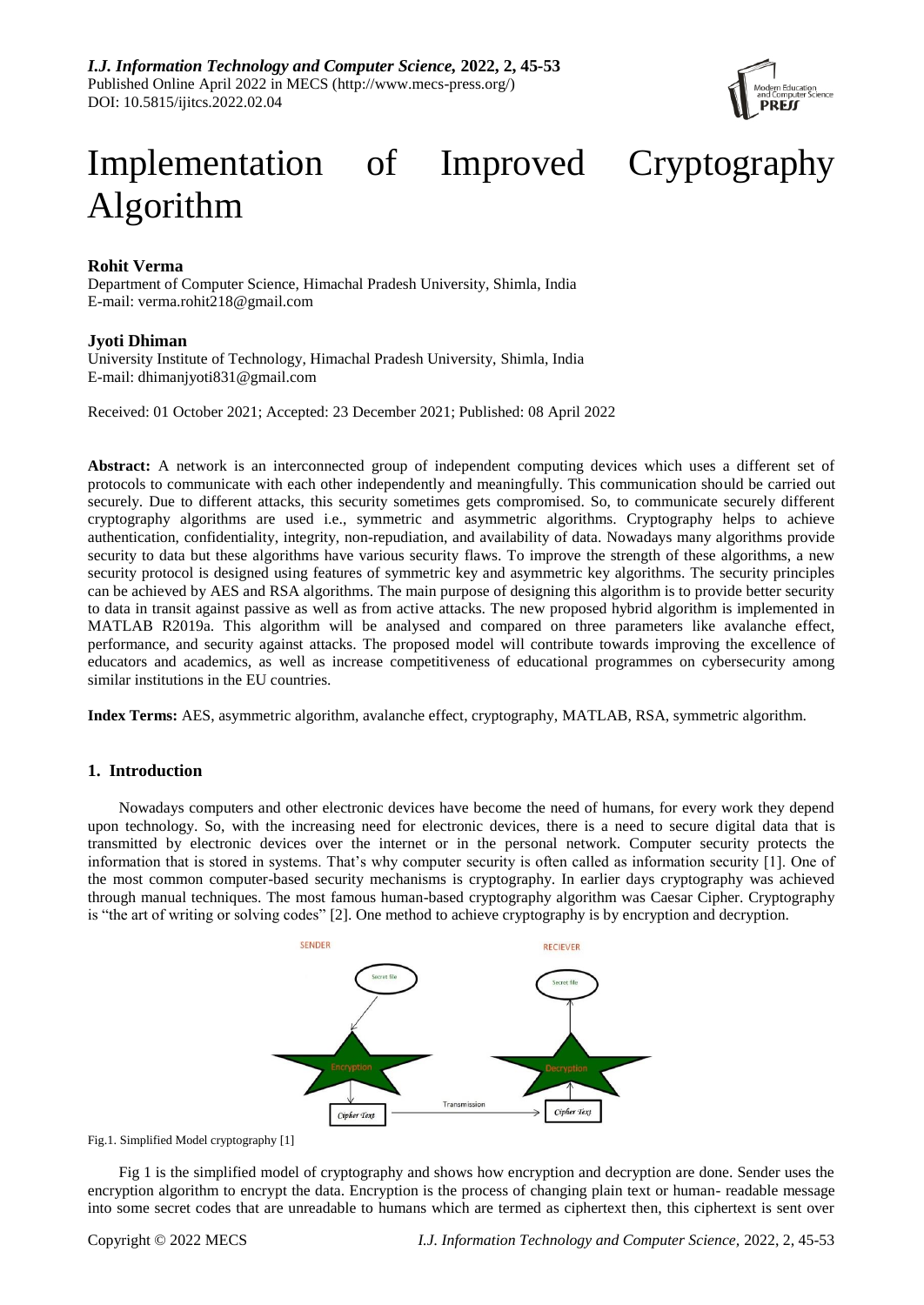transmission medium and at the receiver, side reverse process of encryption is performed called decryption and converts cipher text into plain text [22].

The following five goals are used in cryptography [3,6,21]:

- *Authentication:* The receiver is not sure who sends the data. Authentication can be achieved by using a username or password etc.
- *Confidentiality:* it can be defined that the message cannot be known to unintended parties other than the authorized parties.
- *Integrity:* refers to making sure that the data does not modify over its entire life cycle.
- *Non-Repudiation:* refers to the ability to make sure that a person or a party connected with communication cannot deny the authenticity of their signature over sending of a message.
- *Availability:* refers that computer resources are available to authorized parties when needed.

The basic need for cryptography is given below:

- to communicate and share information
- to communicate separately

These needs gave rise to the art of coding the messages so that only the intended person can read a message.

The main objective of this study is to develop a better hybrid algorithm by combining the features of symmetric and asymmetric algorithms and to validate the proposed hybrid algorithm with the existing algorithms. Tt was observed that the most used algorithm in symmetric algorithms is AES. And is the most popular in asymmetric cryptography is RSA. There are many parameters where improvement is needed. These parameters are execution time, avalanche effect and algorithm are how secure from any attack. It is already known that among existing algorithms no algorithm is ideal for data encryption as no algorithm performs better in all these parameters. The secure algorithm is not that fast and which is fast is not comparatively secure. Key length is an important issue in designing any algorithm because the larger key will cause slow execution and poor performance of the algorithm similarly smaller key can result in poor security. The performance of the AES algorithm is very good but in terms of security its avalanche effect is very low and the performance of the RSA algorithm is very poor but its avalanche effect is quite high as compare to AES. Where these algorithms provide security against active attacks but fail to provide security against passive attacks.

The new proposed cryptography algorithm is a block cipher that operates on a block of data of equal length and then encrypts each block using a Key. This algorithm is containing features (like speed and security) of both AES as well as RSA algorithm and it also has some extra security features which make it more secure from all types of attacks.

The purpose of the model is to build the necessary competence in cybersecurity by promoting and disseminating the European expertise and good practice in cybersecurity to the business sector, legal regulatory bodies, and government institutions of Ukraine, as well as to the scientific and educational institutions. This model can be adoptedby other countries and institutes that suffer from the lack of cybersecurity expertise.

# **2. Types of Attacks**

There are various types of security attacks [4,5] that can be faced by an individual or an organization. These attacks are:

- 1. Passive Attacks
- 2. Active Attacks

Fig 2 shows the different types of attacks and their functionalities.

- 1. *Passive Attacks:* Attacks in which attacker involves in analyzing or monitoring of data. In other words, the main aim of the attacker is to obtain the information that is in transit. These types of attacks are hard to detect because no modification on data is performed by the attacker.
- 2. *Active Attacks:* Unlike passive attacks, active attacks are based on a modification of the original message or creation of a false message. These types of attacks are easy to detect but very difficult to prevent. These attacks can be in the form of interruption, modification, and fabrication.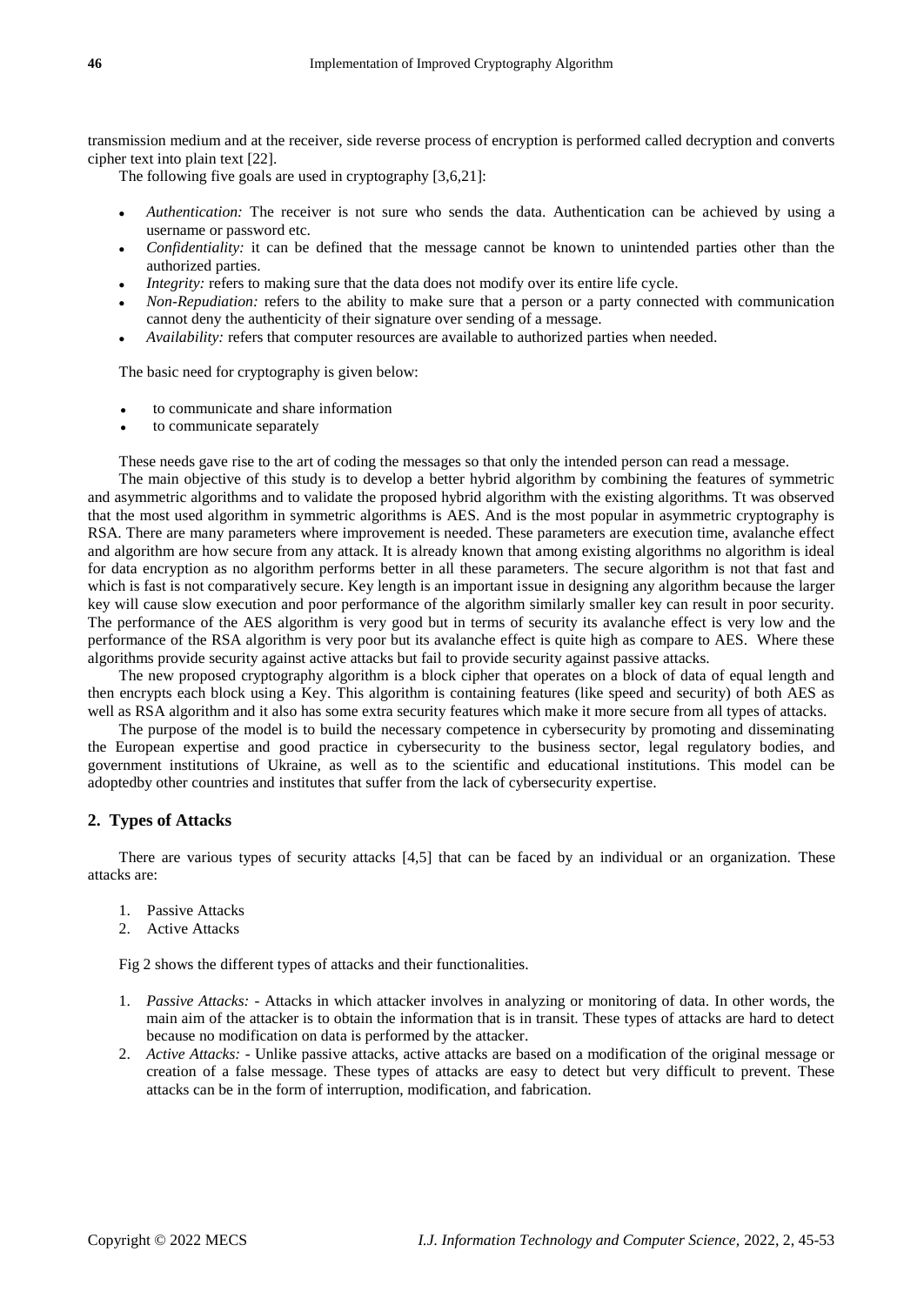

Fig.2. Types of attacks

## **3. Existing Algorithms**

The cryptography algorithm is divided into two categories: First, algorithms use the same key called as the secret key for both encryption and decryption, known as symmetric key algorithms [7,8] and second, algorithms use two different keys one is used for encryption and other is used for decryption, known as an asymmetric key algorithm [9].

Many algorithms lie in these categories but in this study, only two algorithms are considered relevant. Those algorithms are Advanced Encryption Standard (AES) and RSA.

## *3.1. Advanced Encryption Standard (AES)*

AES is a symmetric-key block cipher algorithm that was developed in 1998 by Joan Daemen and Vincent Rijmen [10]. Fifteen symmetric key algorithms were submitted to the National Institute of Standards and Technology (NIST) for preliminary analysis and out of which only five were selected and AES is one of them. AES has become a universal standard of encryption and used in various applications.

AES uses a 128-bit block of plain text data and after encryption, these 128 bits of plain text data get converted into 128 bits of ciphertext. AES algorithm was based on 128-bit block and 128, 192, 256 bits of keys [11,23]. It is also used in TCP/IP protocols such as Secure Sockets Layer (SSL)/Transport Layer Security (TLS) [2]. AES uses the basic technique of substitution and transposition (i.e., permutation) [12] but the number of rounds depends upon the key length.

Table 1 shows the key size, plain text block and the number of rounds.

The entire document should be Times New Roman at 10 points in size. Other font type and size may be used if needed for special purposes. Recommended font type and sizes are shown in Table 1.

#### Table 1. Round Length

| <b>Key Size</b> | <b>Block Size</b> | Number of rounds |
|-----------------|-------------------|------------------|
| 128             | 28                |                  |
| 92              | 28                |                  |
| 256             |                   |                  |

Steps involved in AES [4]

- 1. Repeat the steps (a, b, c) one-time initialization process:
	- a. Expand the 16-byte key to get the actual Key block.
	- b. Prepare one-time initialization of the 16-byte plain text block.
	- c. XOR the state with the key block.
- 2. For each round, repeat steps a, b, c:
	- a. Apply S-box to each plain text bytes.
	- b. Rotate row k of plain text by k bytes.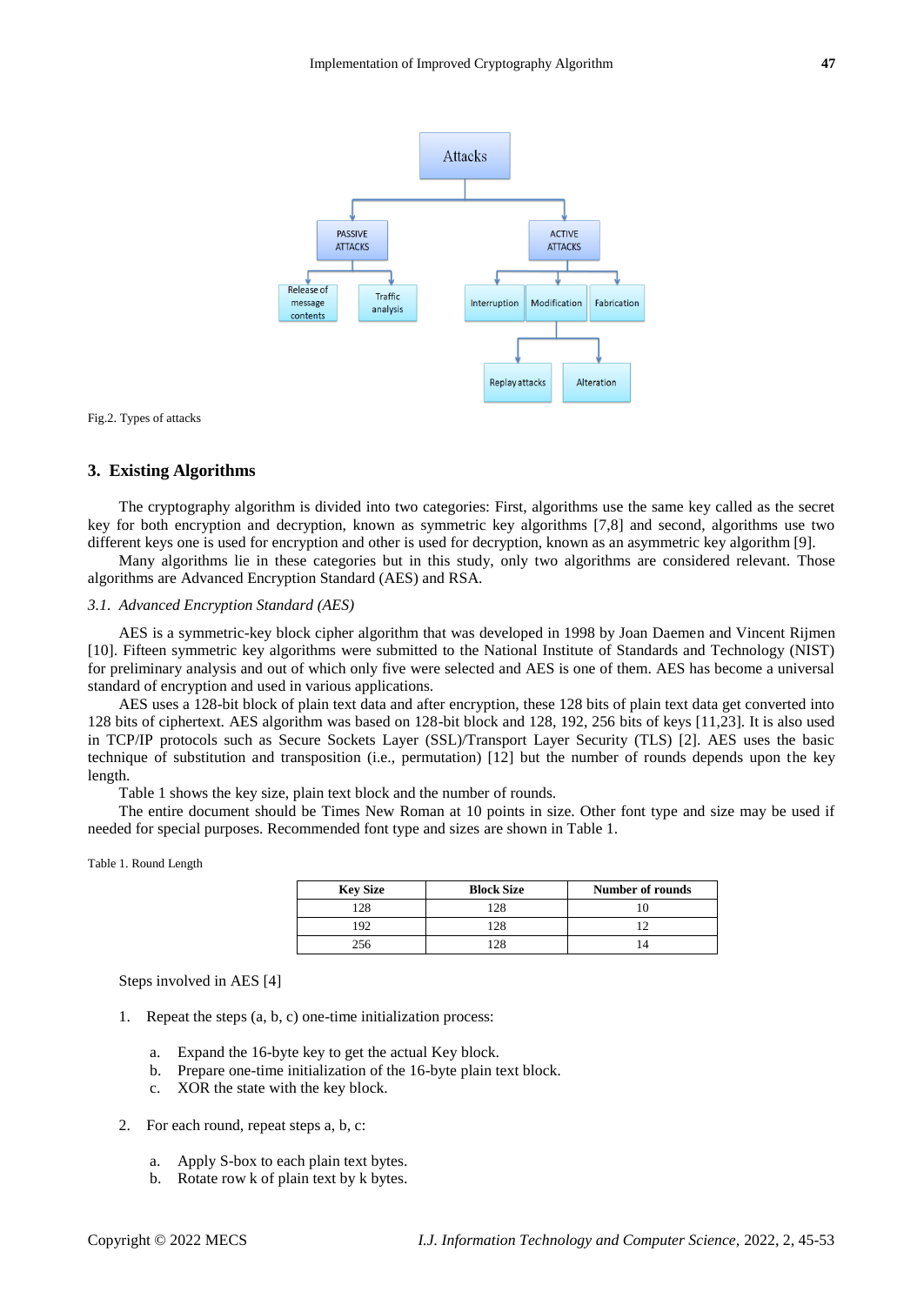- c. Perform a mix column operation.
- d. XOR the state with a key block.



Fig.3. Advanced Encryption Standard [13]

Fig 3 shows the encryption and decryption of the AES algorithm

#### *3.2. RSA Algorithm*

RSA is an asymmetric key algorithm named after its three inventors- Ron Rivest, Adi Shamir, Leonard Adleman [14,15] in 1978. It is based on a mathematical fact that it is easy to find and multiply two large prime numbers but to factor, their product is a really difficult task [13]. Both keys are functions of a pair of large prime numbers. Conversion of plaintext from the public key and the ciphertext is considered equivalent to factoring the product of the two primes. RSA involves the following three steps [16]:

- 1) Key Generation*:* Encryption and decryption keys are generated.
- 2) Encryption: the public key of receiver data gets converted into human unreadable form i.e., into ciphertext.
- 3) Decryption: with receiver's private key ciphertext gets converted into human-readable form i.e., into plain text.

## **4. Problem Specification**

There are many parameters where improvement is needed. These parameters are execution time, avalanche effect and algorithm are how secure from any attack. It is already known that among existing algorithms no algorithm is ideal for data encryption as no algorithm performs better in all these parameters. The algorithm that is secure is not that fast and which is fast is not comparatively secure. Key length is an important issue in designing any algorithm because the larger key will cause slow execution and poor performance of the algorithm similarly smaller key can result in poor security. The performance of the AES algorithm is very good but in terms of security its avalanche effect is very low and the performance of the RSA algorithm is very poor but its avalanche effect is quite high as compare to AES. Where these algorithms provide security against active attacks but fail to provide security against passive attacks.

## **5. Problem Statement and Methodology Used**

Zorain et al. [19] offers the implementation restrictions of existing algorithms such as DES, 3DES, CAST-128, BLOWFISH, IDEA, AES, and RC6 of symmetric and RSA of asymmetric techniques. It had been also analyzed parameters like key exchange, flexibility and security issues of the algorithms which governs the efficiency of the cryptosystem. The results shows that yet asymmetric algorithms are superior in security, they take more time for processing and requires more memory. Asymmetric algorithms like RSA are used only for the key exchange.

Settia [20] had ardent her study to the security and attack parts of cryptographic techniques and discussed the leading issues of security and various attacks.

To meet the objective, descriptive, analytical, fundamental, and simulation approaches have been used. The research method used a theoretical approach for study and selection of tools for the objective which includes literature survey, articles, books, research paper, and content hosted on websites, thesis, conference proceedings, publications, journals, reports.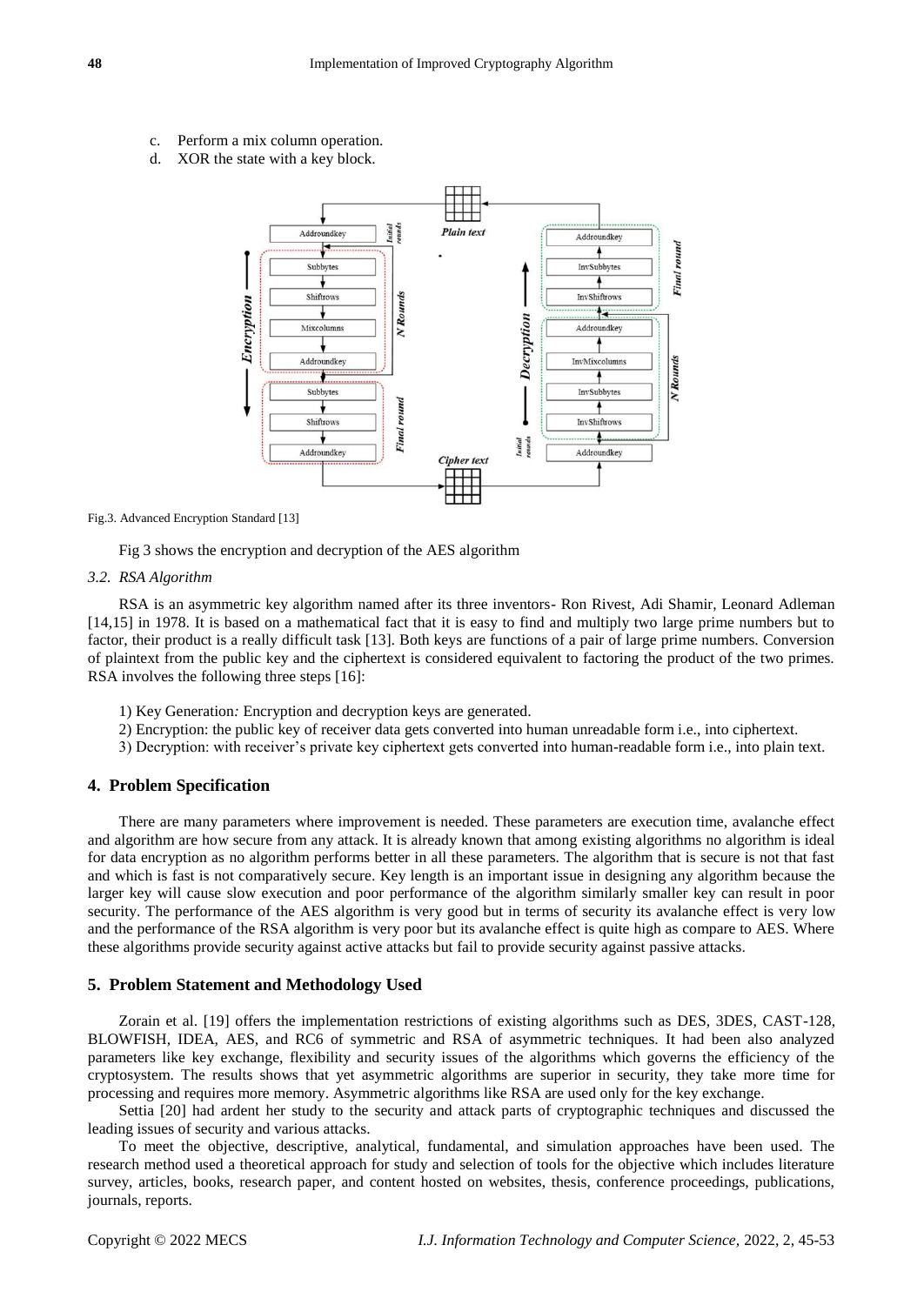## **6. Proposed Algorithm**

This new proposed cryptography algorithm is a block cipher that operates on a block of data of equal length and then encrypts each block using a Key. This algorithm is containing features (like speed and security) of both AES as well as RSA algorithm and it also has some extra security features which make it more secure from all types of attacks. This algorithm uses a symmetric key as well as an asymmetric key for encryption and decryption of data. The key length used in the proposed algorithm is 512 bits and block size is of 128 bits with 10 rounds of encryption. The plain text in the proposed algorithm goes into two different encryption and decryption process hence it is more secure than existing algorithms.

The proposed algorithm was implemented in MATLAB R2019a. Some of the main MATLAB functions that are used in implementation are [17,18]:

- 1. function plaintext = aes\_decryption(OriginalMessage,round\_keys)
- 2. function cipher\_text = aes\_encryption(plaintext,round\_keys)
- 3. function Ciphertext = Encrypt (Modulus, PublicExponent, cipher\_text)
- 4. function Message = Decrypt (Modulus, PrivateExponent, Ciphertext)
- 5. function [PublicExponent, PrivateExponent, Modulus] = GenerateKey

#### *6.1. Implementation Details*

Fig 4 describes all important aspects of implementation details. The algorithmic model shows how the implementation of algorithm works.



#### Fig.4. Algorithmic Model

Both encryption and decryption processes will run concurrently. But first, the encryption phase will complete, followed by the phase decryption because at one time data will either go through the encryption process or decryption process. In this algorithm first step is to enter plain text. This plain text is of the user's choice. Then the user selects the public key for encryption as well as a private key that will be used for decryption. For user help, one key generation algorithm was there which will select the keys automatically of user choice.

Then the plain text will go through the dual process of encryption in which one encryption key got selected by the algorithm itself. After the encryption process ends the data goes through the decryption phase where one decryption key will be selected by the algorithm.

There because of these dual key features and because of dual encryption security of this algorithm is maximum.

#### **7. Experimental Methodology and Environment**

The experiment was implemented in MATLAB R2019a. The system used in this experiment was Intel® Core (TM) i7-7700 HQ CPU @ 2.80 GHz with 8 GB of RAM and 1TB HDD. The proposed algorithm was evaluated based on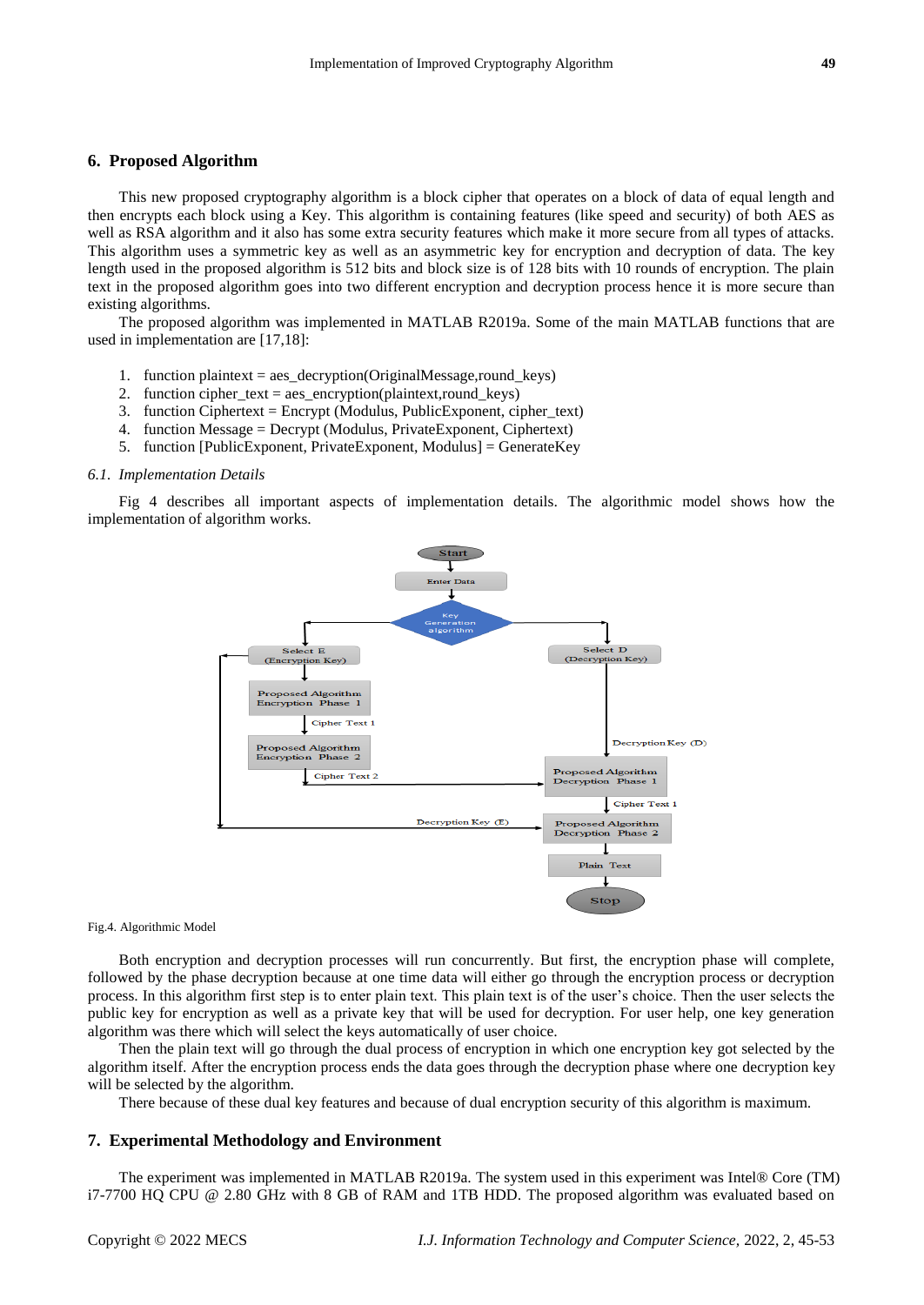three parameters; avalanche effect, security against all types of attacks and performance. This experiment is performed in two different data:

- 1) Data 1: Contains alphabetical character (ABCDEFGHIJKLMNOP).
- 2) Data 2: Contains alphanumeric character (0123456789ABCDEF).

## Table 2. Algorithm Setting

| <b>Algorithm</b>   | <b>Key in Bits</b> | <b>Block Size (Bits)</b> |
|--------------------|--------------------|--------------------------|
| Proposed Algorithm | 512                | 128                      |
| AES                | 256                | 128                      |
| RSA                | 512                | 64                       |

Table 2 shows the algorithm setting for both types of data.

## **8. Experimental Results and Analysis**

The plain text is given as an input to encryption algorithms, and their output is an encrypted message or ciphertext. Then, this ciphertext was inputted to the decryption algorithm to get the decrypted message.

## *8.1. Avalanche effect*

if a single bit of ciphertext gets altered then it should result in the alteration of multiple bits of a plain text message or vice versa. A good cryptography algorithm should always have an avalanche greater than 50% [3].

Table 3. Avalanche effect

| Algorithms             | Avalanche effect<br>(Data 1) | Avalanche effect<br>(Data 2) |  |
|------------------------|------------------------------|------------------------------|--|
| AES                    | 48%                          | 53%                          |  |
| <b>RSA</b>             | 81%                          | 91%                          |  |
| Proposed Algorithm 90% |                              | 95%                          |  |

Table 3 shows the avalanche effect of cryptographic algorithms. Simulation was performed on Data 1 and Data 2. First data 1 was run on all three algorithms and then data 2 was run on 3 algorithms and their result is given in the table 3. From this table, it is clear that AES has a poor avalanche effect hence it is not that much secure against attacks. On the other hand, RSA is considered a secure algorithm but it also repeats some of the bits. But the proposed algorithm has an avalanche effect of 95% because every time the same data gets encrypted it generates different ciphertexts.



## Fig.5. Avalanche Effect

Fig 5 is a graphical representation of the avalanche effect of different algorithms.

## *8.2. Execution Time*

Time needed for encryption and decryption of data.

Table 4 shows the execution time of the algorithms. First data 1 was run on all three algorithms and its execution time was noted and hen did the same data with 2 The proposed algorithm has a better performance compared to existing algorithms.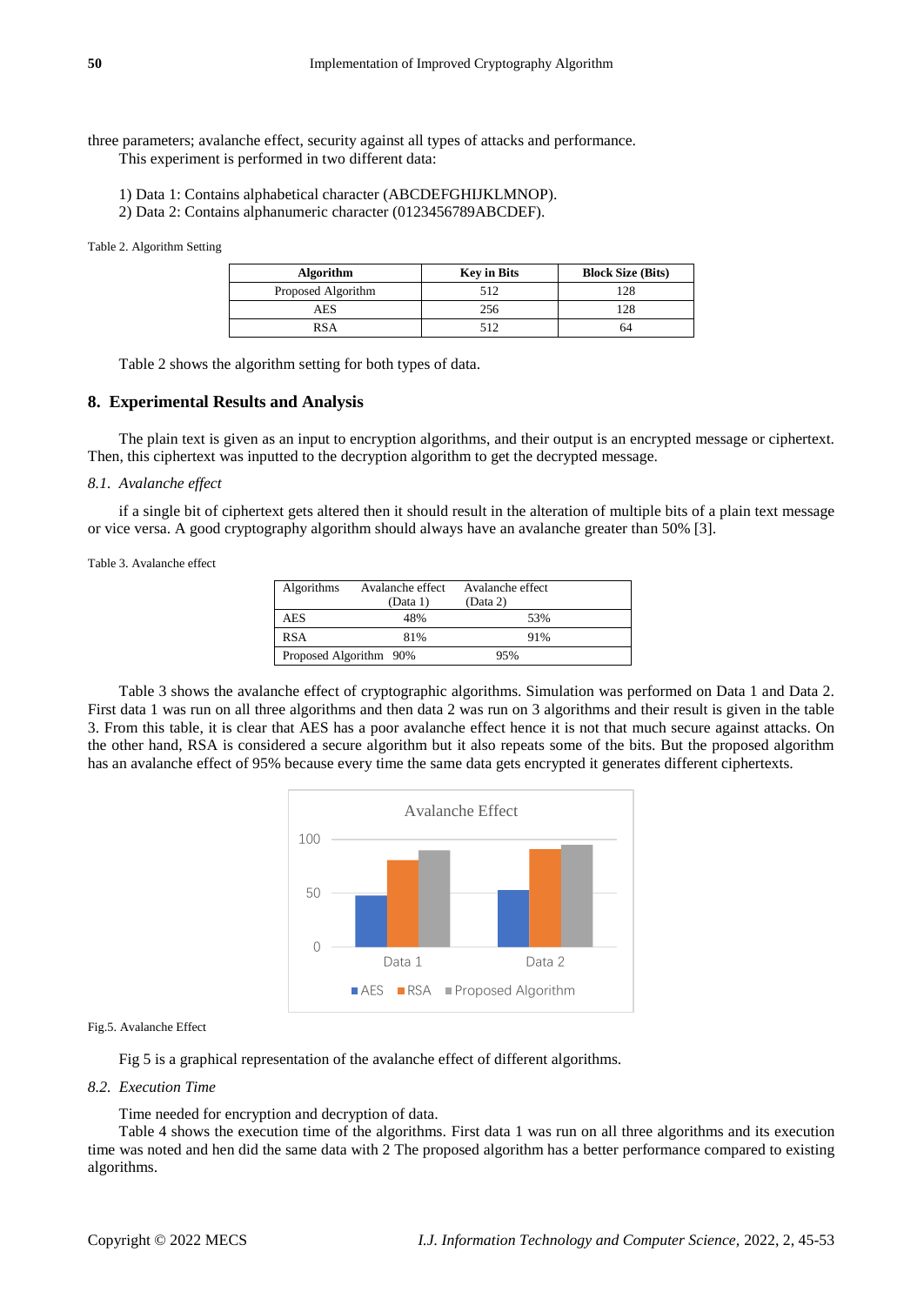Table 4. Execution Time

| <b>Algorithms</b>  | Execution Time (Data 1) | Execution Time (Data 2) |
|--------------------|-------------------------|-------------------------|
| AES                | 7.5583                  | 9.4131                  |
| RSA                | 12.1046                 | 16.2629                 |
| Proposed Algorithm | 7.3546                  | 9.2943                  |



Fig.6. Execution times

From fig 6 it is clear that the proposed algorithm has better performance. The execution time of the proposed algorithm is not constant rather it is variable.

## *8.3. Security Attacks*

When the same data gets encrypted by the AES then it always generates the same ciphertext for it. Hence, for the passive attacker that is an advantage because when the same ciphertext is being transmitted over and over again, then the attacker will understand that it is the same type of data: and it can also decrypt it easily. Whereas in the case of RSA, it does not generate the same ciphertext for the same data but after few iterations it but after some time it starts repeating the patterns.

So, in the proposed algorithm, a special type of feature: that every time the same data gets encrypted, it will always give different ciphertexts. Hence making it fully secure from active as well as from passive attacks.

## **9. Conclusion and Future Scope**

The advantages of encrypting data clear themselves in the form of security  $\&$  confidentiality in real-time applications. Encryption of data is of specific significance in applications like email, e-commerce, e-cash where highly vulnerable communication lines are accessed for transmission of highly volatile data.

It is identified the importance of multiple parameters like keys and plaintext block size used in algorithms in terms of its security  $\&$  strength. As the security of the encrypting algorithm is directly related to the key length, the more the key length the more will be the security of the algorithm.

The proposed algorithm is efficient and provides better security compared to existing algorithms. It has better results as compared to AES and RSA. Its implementation is easy, someone knowing MATLAB can easily implement this. It has features (like speed and security) of both AES and RSA algorithms with some additional features. Security is an important concern in today's date so, this proposed algorithm is the best option. The important feature of the proposed algorithm is that it is almost impossible to break the ciphertext because data goes to the dual encryption process. This proposed algorithm can be applied for any type of public application or in commercial areas for sending confidential data. So, it provides valuable application in the field of information security.

The proposed model for cybersecurity competence formation will contribute towards improving the excellence of educators and academics in the Ukrainian HEIs and increase competitiveness of educational programmes on cybersecurity and ICT among similar HEIs in the EU countries by introducing new courses that align the university context to the European values.

From performance and security points of view, performance can be increased and some new security features can also be added to it.

## **References**

- [1] D. Russell and G. T. F Gangemi Sr., "COMPUTER SECURITY BASICS," O'Reilly and Associates, Inc., 1991.
- [2] J. Katz and Y. Lindell, "INTRODUCTION TO MODERN CRYPTOGRAPHY," Taylor & Francis Group, 2015.
- [3] S. Nagaraj, G. S. V. P. Raju and K. K. Rao, "Image Encryption Using Elliptic Curve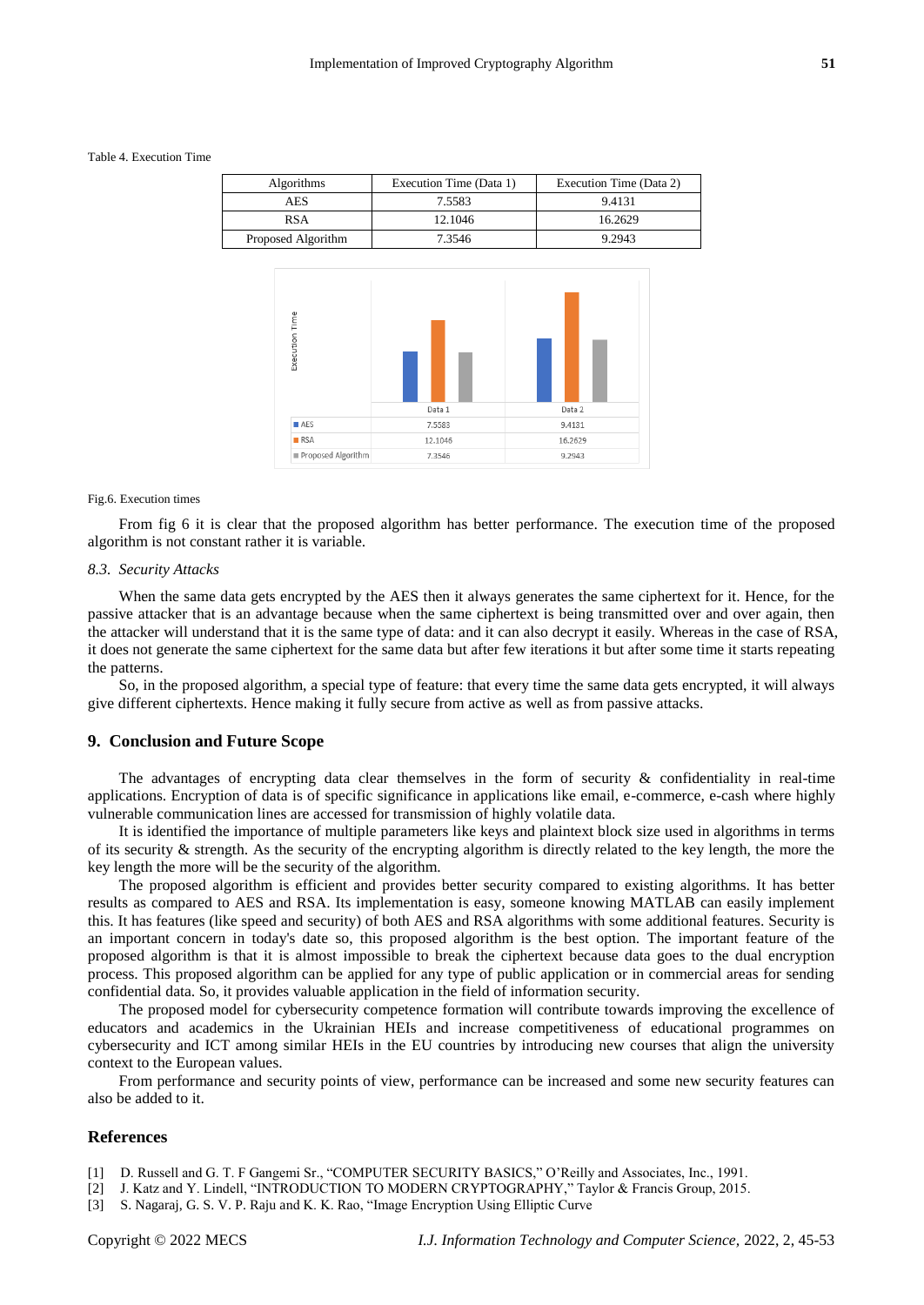- [4] Cryptography and Matrix," in International Conference on Intelligent Computing, Communication & Convergence, pp. 276- 281, 2015.
- [5] A. Khate, "Cryptography and Network Security," Tata McGraw Hill Education Private Limited, pp. 14-16, 2003.
- [6] S. Nagpal, "Quantum Cryptography Integrated Effective Communication Approach for WPAN," International Journal of Enhanced Research in Management & Computer Applications, Vol. 5, No. 9, pp. 1-5, Sept 2016.
- [7] A. Anand, A. Raj, R. Kohli and V. Bibhu, "Proposed Symmetric Key Cryptography Algorithm for Data Security", in 1st International Conference on Innovation and Challenges in Cyber Security, 2016.
- [8] M. Marwaha, R. Bedi, A. Singh and T. Singh, "Comparative Analysis of Cryptographic Algorithms," International Journal of Advanced Engineering Technology, Vol. 4, No. 3, pp. 16-18, 2013.
- [9] S. Chandra, S. Paira, S. S. Alam and G. Sanyal, "A comparative survey of symmetric and asymmetric key cryptography," in International Conference on Electronics, Communication and Computational Engineering, Nov 2014.
- [10] I. Alam, and M. E. R. Kahn, "Performance and Efficiency Analysis of Different Block Cipher Algorithms of Symmetric Key Cryptography," International Journal of Advanced Research in Computer Science and Software Engineering, Vol. 3, No. 10, pp. 713-720, 2013.
- [11] J. Daemon and V. Rijmen, "AES Proposal: Rijndael," 1999.
- [12] D. Selent, "Advanced Encryption Standard," Rivier Academy Journal, Vol. 6, No. 2, 2010.
- [13] V. K. Singh and M. Dutta, "Analysing Cryptographic Algorithms for Secure Cloud Network," International Journal of Advanced Studies in Computer Science and Engineering, Vol. 3, No. 4, pp. 1-9, 2014.
- [14] X. Zhang and K. K. Parhi, "Implementation Approaches for the Advanced Encryption Standard Algorithm," IEEE Circuits and Systems Magazine, Vol. 2, No. 4, pp. 24 – 46, 2002.
- [15] D. Pugila, H. Chitrala, S. Lunawat and P. M. D. R. Vincent," An Efficient Encryption Algorithm Based on Public Key Cryptography," International Journal of Engineering and Technology, Vol. 5, No. 3, pp. 3064-3067, 2013
- [16] A. Ganpati and N. Tyagi," A Survey of Different Public-Key Cryptosystems," International Journal of Computer Science Trends and Technology, Vol. 3, No. 6, pp. 66-70, 2015.
- [17] S. Gupta and J. Sharma, "A Hybrid Encryption Algorithm based on RSA and Diffie-Hellam," in IEEE International Conference on Computational Intelligence and Computing Research, 2012.
- [18] A. V. S, A. Rajan, N. B, P. Madhusoodanan and R. J. A. S, "Implementation of AES Algorithm on Text and Image using MATLAB," in Third International Conference on Trends in Electronics and Informatics, 2019.
- [19] A. R. Reddy and J. S. A. K, "Implementation of 128-bit AES algorithm in MATLAB," International Journal of Engineering Trends and Technology, Vol. 33, No. 3, March 2016.
- [20] Z. Hercigonja and D. Gimnazija, "Comparative Analysis of Cryptographic Algorithms," International Journal of Digital Technology & Economy, Vol. 1, No. 2, 2016.
- [21] N. Settia, "Cryptanalysis of Modern Cryptographic Algorithms," International Journal of Computer Science and Technology, Vol. 1, No.2, 2010.
- [22] Zuhi Subedar, Ashwini Araballi. " Hybrid Cryptography: Performance Analysis of Various Cryptographic Combinations for Secure Communication ", International Journal of Mathematical Sciences and Computing (IJMSC), Vol.6, No.4, pp.35-41, 2020. DOI: 10.5815/ijmsc.2020.04.04
- [23] Qasem Abu Al-Haija, Mohamad M.Asad, Ibrahim Marouf,"A Systematic Expository Review of Schmidt-Samoa Cryptosystem", International Journal of Mathematical Sciences and Computing(IJMSC), Vol.4, No.2, pp.12-21, 2018.DOI: 10.5815/ijmsc.2018.02.02
- [24] Ritu Goyal, Mehak Khurana,"New Design of Tiny-Block Hybridization in AES", International Journal of Computer Network and Information Security(IJCNIS), Vol.9, No.9, pp.46-53, 2017.DOI: 10.5815/ijcnis.2017.09.06
- [25] M. Sonar. Available [Online]: https://www.geeksforgeeks.org/visual-cryptography- introduction. Accessed on 28/03/2020 at 10:32 AM.
- [26] L. Elbaz and H. Bar-El, "Strength Assessment of Encryption Algorithms," Available [Online]: http://www.discretix.com/PDF/Strength%20Assessment%20of%20Encryption%20Algorithms.pdf Accessed on 29/03/2020 at 01:22 PM.
- [27] Accessed on 03/03/2020 at 12:13 AM. [Online]. Available: https://www.geeksforgeeks.org/avalanche-effect-in-cryptography/

## **Authors' Profiles**



**Rohit Verma** has received his Master of Computer Science from Department of Computer Science at Himachal Pradesh University (HPU), Summerhill, Shimla, India. He received his Bachlors of Technology in Information Technology from University Institute of Information Technology at Himachal Pradesh University, Summerhill, Shimla, India. His research Interest includes Cryptography, Network/Data Security, Networking Protocols.